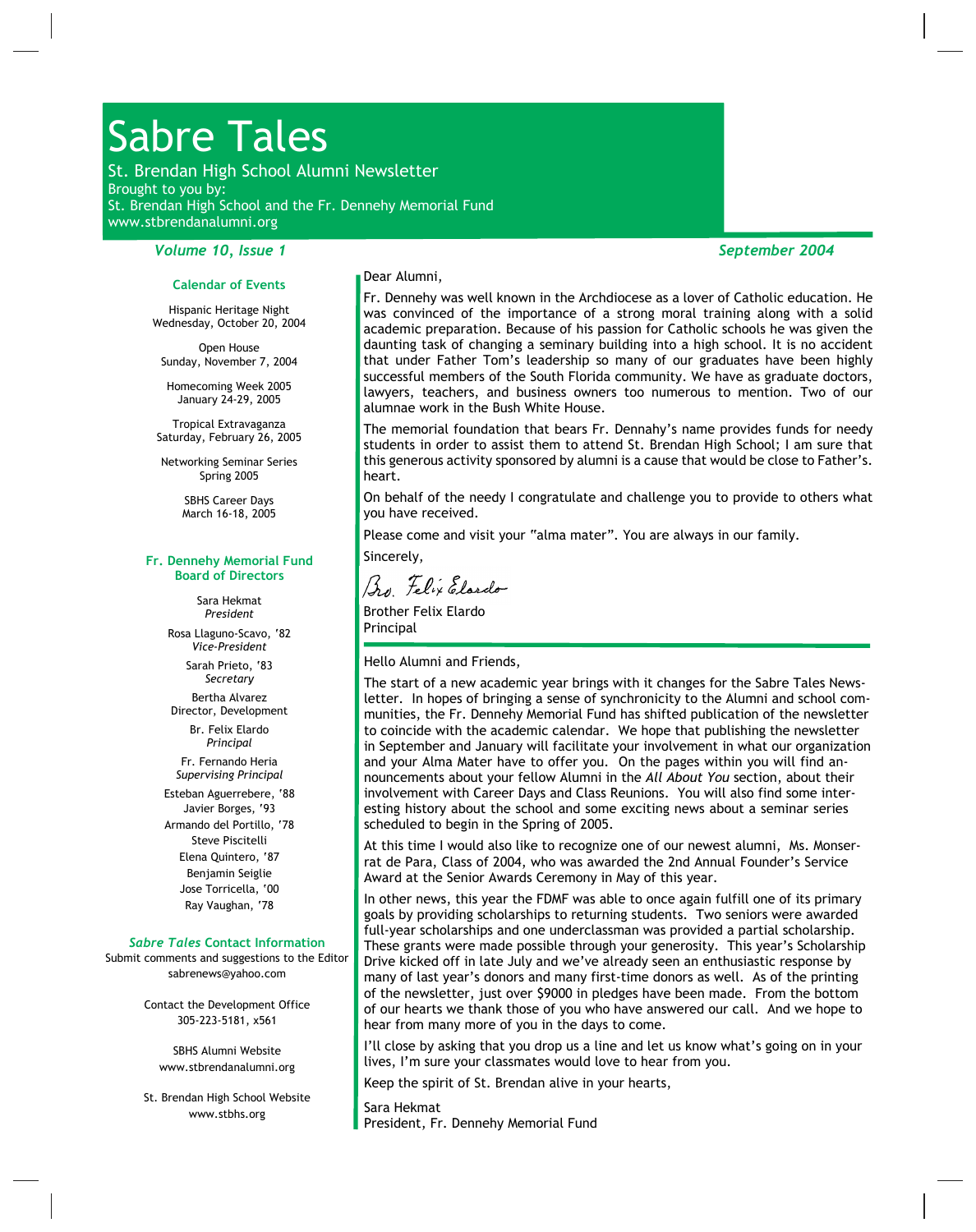#### *Spiritual Moment*

A great 20th century rabbi and spiritual leader, Abraham Heschel states in one of his writings, "If God is not of supreme importance, then He is of no importance at all." As the lazy days of summer begin to recede and the longer nights of fall come upon us it is good to heed the spiritual counsel of this great teacher. Not long ago, our Churches rang out with joy for the solemn feasts of Easter and Corpus Christi. Now, in these days the Church turns its eyes to the final things. Soon we will celebrate the Feasts of all Saints and all Souls, and the solemn celebration of Christ Our King. Perhaps during this time of year it is fitting for us to focus on the final things in our lives. We may want to remember a classmate or a loved one who has been called home to the Lord, perhaps placing them more often before the Lord in our prayers. Some may see this time as an opportunity to reconcile with a loved one or friend who has drifted away. As Rabbi Heschel says, "A reli gious man is a person who holds God and man in one thought at one time, at all times, who suffers harm done to others, whose greatest passion is compassion, whose greatest strength is love and defiance of despair." Benjamin Seiglie

#### *From The Director*

We're again at the beginning of another year at St. Brendan!

A special Thank You to the alumni who have contributed to the Fr. Dennehy Memorial Fund Scholarship Drive. Thanks to your generos ity the Fund has been and will be able to financially assist some of the students who need our help. The Foundation welcomes any alumni who would like to be part of the Board of Directors.

I would also like to extend an invitation to all of you to stop by the school and visit, as it is always very nice to see our alumni. I would also like to invite you to attend our 2<sup>nd</sup> annual Tropical Extravaganza which will be held Saturday, February 26, at 7:00 p.m. For more information please contact the Development Office at 305- 223-5181 ext. 561.

I hope you and your families had a summer full of fun and relax ation.

Hope to see you soon.

God bless.

Bertha S. Alvarez

BC: Aguerrebere/Realty

# *Tropical Extravaganza Ushers in the Spring*

The incredible efforts of Bertha Alvarez, Director of Development at St. Brendan High School, the Parent Council and members of the Board of the Fr. Dennehy Memorial Fund paid off last spring when our annual fund raising event was a huge success.

On March 20th, the "Tropical Extravaganza" was held and the night started off with a cocktail at sunset, accompanied by gourmet hors d'oeuvres and a wonderful spring breeze. Before moving on to a deli cious seafood or chicken and chorizo paella, party goers were able to bid on beautiful gift baskets, and all proceeds from the sale of these baskets went directly to the school.

Additionally, many coveted door prizes, donated by parents, alumni, local businesses and friends of the Sabre family, were raffled off. Af ter dinner, we enjoyed dessert and Cuban coffee. The music then started and parents, alumni and friends got up to dance.

Finally, thanks to Emilio Alvarez, (Class of '83), and his wife Ivette, a teacher at SBHS, we had a domino tournament in which winners took home a fabulous domino table, and new sets of dominoes. Not only were we able to raise funds, we also shared a fantastic night of great food and drink, wonderful music, good natured competition, and ex ceptional company. Thanks to all who attended, and especially to those who provided generous support in the form of financial dona tions, silent auction items, door prizes and other valuable items and assistance. We look forward to seeing everyone at this year's event. Sarah Prieto (Class of '83)

#### *Spring Seminar Series*

The Fr. Dennehy Memorial Fund, in conjunction with SBHS, will begin offering a series of*free* Networking Seminars in the Spring of 2005. These seminars are designed to provide you with the tools and knowledge you need to grow spiritu ally, physically and financially.

We will begin the series with**"Networking to Success"** which will teach you how networking can increase your success whether you are a self-employed business professional, a 9-to-5 employee, a housewife or a student. Future seminars will include such topics as Estate and Financial Planning, Continuing Education, Credit Repair, Spiritual and Family Counseling, Community Service and Career Opportunities.

For more information on the seminar series or to offer your knowledge-to-share contact our Event Coordinator at (FDMFevents@eworks4u.com)

Esteban "Steve" Aguerrebere

#### *Back to School News*

Dear Sabre Family,

Once again a new school year is upon us. Every new school year presents us with opportunities to learn, to laugh, and to grow from the challenges presented to us. This new school year has been no exception.

We have gladly received 10 new faculty members to our school. We have overcome the challenges of renewing our ageing campus complex and seen the growth of our much beloved Champagnat Program, which helps students that have special education needs. We have faced the possibil ity of not one but four menacing hurricanes and we have been blessed to have avoided significant harm.

Yet even as this article is being written, with August a recent memory we are approaching the end of the first quarter and we have begun to settle into the routine of days which blur into weeks. Like any family our Sabre family will continue to struggle through the next weeks and months to grow, to love, and to live together. As the weeks go by please remember our Sabre family in your prayers and remember that you are always wel come here on campus. We look forward to seeing you at various activities throughout the year.

Remember, once a Sabre always a Sabre.

#### *SBHS 30th Anniversary Celebration*

Believe it or not, next year (2005-2006) St. Brendan High School will turn 30 years old! To commemorate this milestone, we encourage all alumni to rekindle their school spirit and participate in the events be ing offered.

Events are already being scheduled to celebrate 30 great years of Sa bres. Planning has begun on the 30th Anniversary Gala to be held in November 2005. Also in the works are a Family Picnic in the Spring of 2006 and a commemorative mass to be held in June 2006.

To make all this happen we need your help, your hands and your ideas. All interested alumni are welcome to join a special 30th Anniversary Committee that will focus throughout the next year in planning special events for the 2005-2006 academic year. The committee will be made up of Alumni, Parents and Faculty. Please contact Javi Borges, Class of 1993 and Board Member of the Fr. Dennehy Memorial Fund, at javier.borges@ey.com or 305-415-1327 for more information.

The FDMF, Parent Council and Development Office look forward to hearing from you!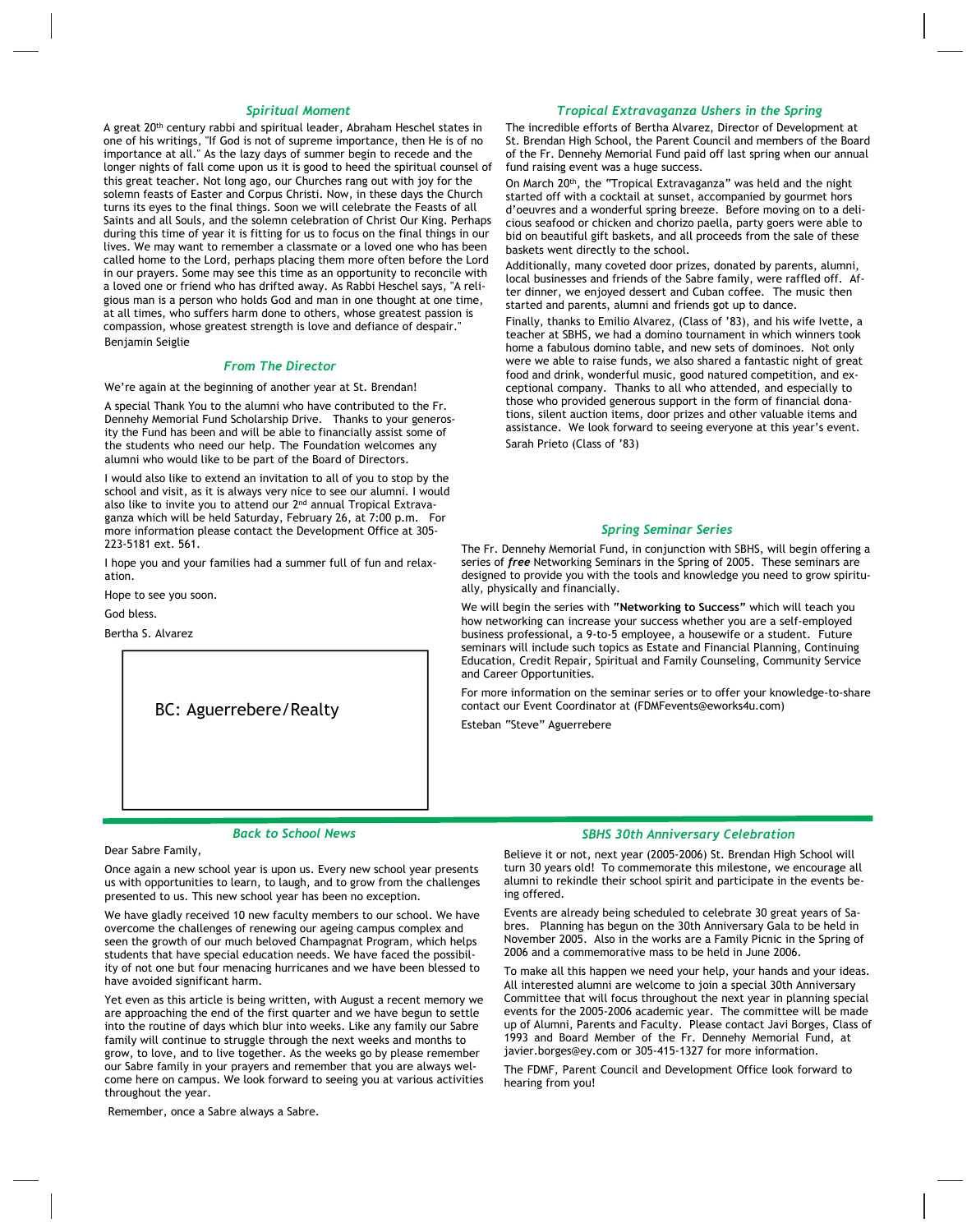# *Class Reunions - Then and Now*

#### **Class of 1984**

The Class of 1984 will hold its 20 Year Reunion the weekend of October 23-24, 2004. The weekend activities include dinner and dancing on Saturday night at the Doral Fire Tower, \$75 per person and a picnic on the school grounds on Sunday afternoon, \$25 per adult, \$5 per child five to ten, and free for children under five. For more information or to RSVP, please contact Elizabeth Vinuela Roque at 305-593-2631 or email her at evinuela@mindspring.com.

Do you know where our friends are? We are looking for these people: Susan Alonso, Carlos Alvarado, Ann Austin, Jonathan Avery, Ann Baxter, An nette Blanchard, Walter Carr, Maria Carreras, Janet Corral, Gabriela de Francisco, Yvonne de la Cuesta, Ana Delgado, Nanette Diaz, Dan Duggan, Annette Fernandez, Francisco Fernandez, Sandra Garmendia, Jose Gonzalez, Juan Gonzalez, MariAngel Gonzalez, Miriam Gurrachaga, Rosemarie Hidalgo, Maria Teresa Iglesias, Clyde Jewett, Timothy Koffley, Aniette Lauredo, Irene Martinez, Kathleen Nolan, Ken Nougaret, Iliana Ordaz, Loretta Pellerano, Kevin Perosino, Lori Perrotti, Lisette Quintero, Jose Ramos, Frances Rivero, Mariana Rivero, Juan Rodriguez, Jodi Schuette, Patrica Soles, Norma Sosa, Norma Suarez del Campo del Rey, Mary Sullivan, Mercy Torra, Niurka Torres, Vivian Vazquez.

Please send contact information for our missing friends to Elizabeth Vinuela Roque.

#### **Class of 1994**

The Class of 1994 held their 10 Year Reunion on the weekend of August 27-28, 2004 where there was a great turnout for all the weekend's events.

The weekend began Friday night with a Happy Hour at Big Fish in Downtown Miami. This event had the largest turnout where attendees were able to get reacquainted, many classmates had not seen each other for the past 10 years. Saturday afternoon saw a picnic at SBHS. Many classmates at tended with their families. It was funny seeing the dads (husbands of alumni) run after and/or feed the kids while the moms talked to classmates. The picnic had something for everyone, there were potato sac races, water balloon tosses, hula hoops, basketball and volleyball; but mainly just the time to catch up with everyone. Jenny Rubio's daughter won the potato sac race and Orestes Espinosa's son won the water balloon toss. The final event of the weekend was held Saturday night, a Cocktail party at the Omni Colonnade. Classmates enjoyed catching up, great food and beverages and dancing the night away to tunes from their high school days. Attendees received booklets titled "Class of 1994 Where are they Now...", which detailed what the class members had done during the past ten years and enjoyed the photo presentation organized to remind everyone of their days at SBHS.

Special thanks go out to Lesley Silverio Mendoza and Jessica Legra for organizing a great reunion. The Class of 1994 would also like to thank Ramon Silverio (Lesley's dad and SBHS Athletic Director) and Ana Silverio (Lesley's mom) for helping at the picnic and for working the Check-In table at the Cocktail Party, and faculty members Mrs. Martha Adams and Mr. "P" Piscitelli for attending. The organizing committee would also like to thank all their former classmates for attending the events, because without them it would not have been the huge success that it was. And last but definitely not least, Lesley and Jessica would like to pass along their personal thanks to the following classmates for all their help in organizing the reunion; Debbie Ramirez, Arelys Palma, Annette Sabates Escala, Jenny Fernandez Lopez-Gottardi, Alex Serra, Milly Castillo, Dinah Gonzalez, Annette Marti nez, Jenny Bayona, Tina Gonzalez. "Jessica and I could not have done it alone without all their help!" said Lesley.

#### *NEXT YEAR'S REUNION CLASSES*

#### **Class of 2000**

Calling all Sabres of 2000!! Your St. Brendan classmates would like to invite you to a wine and cheese party celebrating the 5th Anniversary of our graduation. Come meet all your old friends. Now that most of us have graduated from college, it would be a great time to begin our professional careers by renewing our old friendships. In our future newsletters we will give more information on this event. MAKE PLANS TO JOIN US!!!!! For more information or to help with the event contact Jose Torricella, at aaamillion@aol.com.

#### **Class of 1985 and 1995**

Next year the Classes of 1985 and 1995 will be celebrating their 10 and 20 year reunions. Anyone interested in helping out with the planning of the events should contact the SBHS Development Office at 305-223-5181 x561.

#### *Sabres Mentor Sabres*

Last April, SBHS held its annual Career Days Event. As always, various experienced and beginning professionals and college students from different fields took time out of their busy schedules to provide valuable information about academic and professional prepa ration to our students. After coordinating this event for the past 7 years, I have seen how beneficial it is. We are very grateful to all of our speakers, but, most of all, to the alumni who so graciously return to provide guidance to our students. Sabres cannot help but impress and inspire us with their accomplishments.

Former Sabres that have come through for us time and time again are: Tony Baradat, Bert Jordan (Class of '80); Becky Reyes, Rosa Llaguno Scavo, Vicky Lopez, and Ricky Seara (Class of '82); Clary Arango, Liz Garcia-Balbin, Mario Carballo, Silvia Escribano Cuadra, Mike Nolan, Rosa Hoyo Prieto, Vivian Sanchez and Michael Vazquez (Class of '83); Ernie Fernandez and Monique Russo De La Viesca (Class of '84); Cynthia Corzo, Christine De Valle De La Huerta and Luisa Varona (Class of '86); Maria Budet, Carmen Martinez Gali, Bernie Navarro and Jackie Tejeda (Class of '91); Javier Borges, Susan Car ballo, Marcia Codina, and Melissa Vigues (Class of '93); Robert Munecas (Class of '94); Cesare Ramos and Susan Falero (Class of '95); Jenny Martin, Frank Pages and Monica Vigues (Class of '96); Teri Puente (Class of '97); Lilly Guallar, Sofia Morales (Class of '98); Michelle De Diego, Arlette Saenz (Class of '99); Andrea Abrantes and Carla Re galado (Class of '03); Mike Mosca (a former SBHS teacher turned attorney).

Thank you all very much for taking part in this very effective event. Anyone interested in participating or in getting non-Sabre friends and family to participate can contact me at 305-223-5181, x261 or via email at sprieto@stbhs.org. Career Days this year will be March 16, 17 and 18, 2005.

Sarah Prieto (Class of '83)

#### *Interested in Placing an Ad?*

If you'd like to see your business card ad in upcoming issues of the Sabre Tales Newsletter, please contact us at sabrenews@yahoo.com for deadline information. It's only \$40 for one issue, \$60 for two.

# BC: Perdomo

*David Perdomo, '90*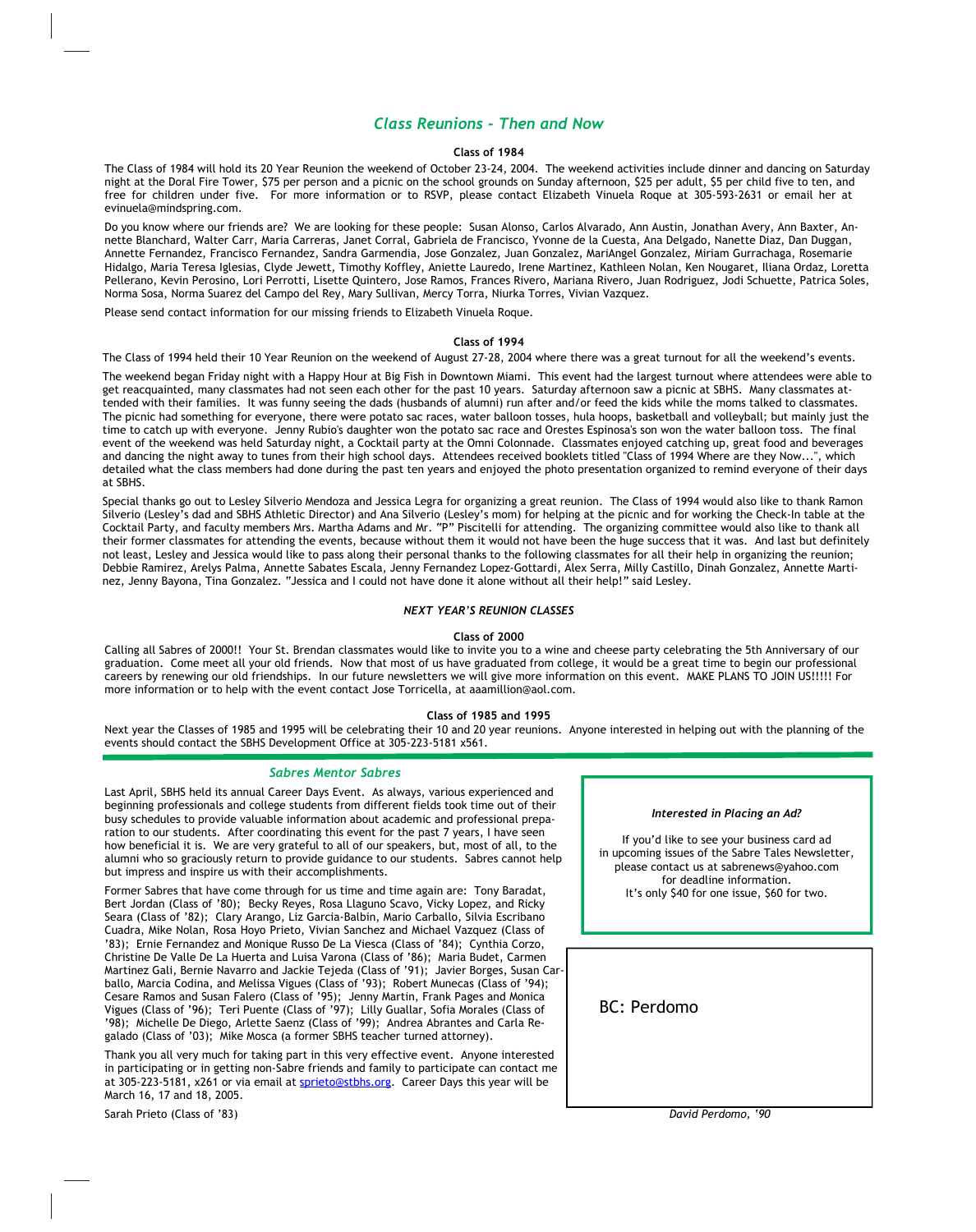|                                                                                                        | <b>LET US KNOW WHAT'S HAPPENING</b><br>We want to hear All About You! |
|--------------------------------------------------------------------------------------------------------|-----------------------------------------------------------------------|
| New Address?<br>$\Box$ Yes<br>$\overline{\mathsf{L}}$                                                  | Year of Graduation                                                    |
| Full Name (current)                                                                                    | Maiden Name                                                           |
| Street Address, Apt#;<br>City, State, Zip                                                              |                                                                       |
| Business Title/Profession/Occupation                                                                   | Company/Employer Name                                                 |
|                                                                                                        |                                                                       |
| Home Number                                                                                            | <b>Business Number</b>                                                |
| Alternate Number (cell or other)                                                                       | University Attended                                                   |
| Email Address                                                                                          | Date of Birth<br>Gender                                               |
| News about you: career, professional or academic activities or honors; civic achievements              |                                                                       |
|                                                                                                        |                                                                       |
| Personal news about you: births, engagements, marriages, spouse's or children's names                  |                                                                       |
|                                                                                                        |                                                                       |
| Please share with us your interests:<br>Sharing my experience at future Career Days                    | Interested<br>Not Interested                                          |
| Mentoring or being Mentored                                                                            | Interested<br>$\overline{\phantom{a}}$<br>Not Interested              |
| Participating in Networking Activities                                                                 | Interested<br>Not Interested                                          |
| Helping with future Class Reunions<br>Attending Alumni Events (for adults)                             | Interested<br>Interested<br>Not Interested<br>Not Interested          |
| Attending Alumni Events (for families)                                                                 | Interested<br>$\overline{\phantom{a}}$<br>Not Interested              |
| Mail completed form to:<br>Bertha Sedeno Alvarez<br>C/o St. Brendan High School<br>2950 SW 87th Avenue | Or email your information to:<br>sabrenews@yahoo.com                  |
| Miami, FL.<br>33165                                                                                    | I do not want news items to be published.                             |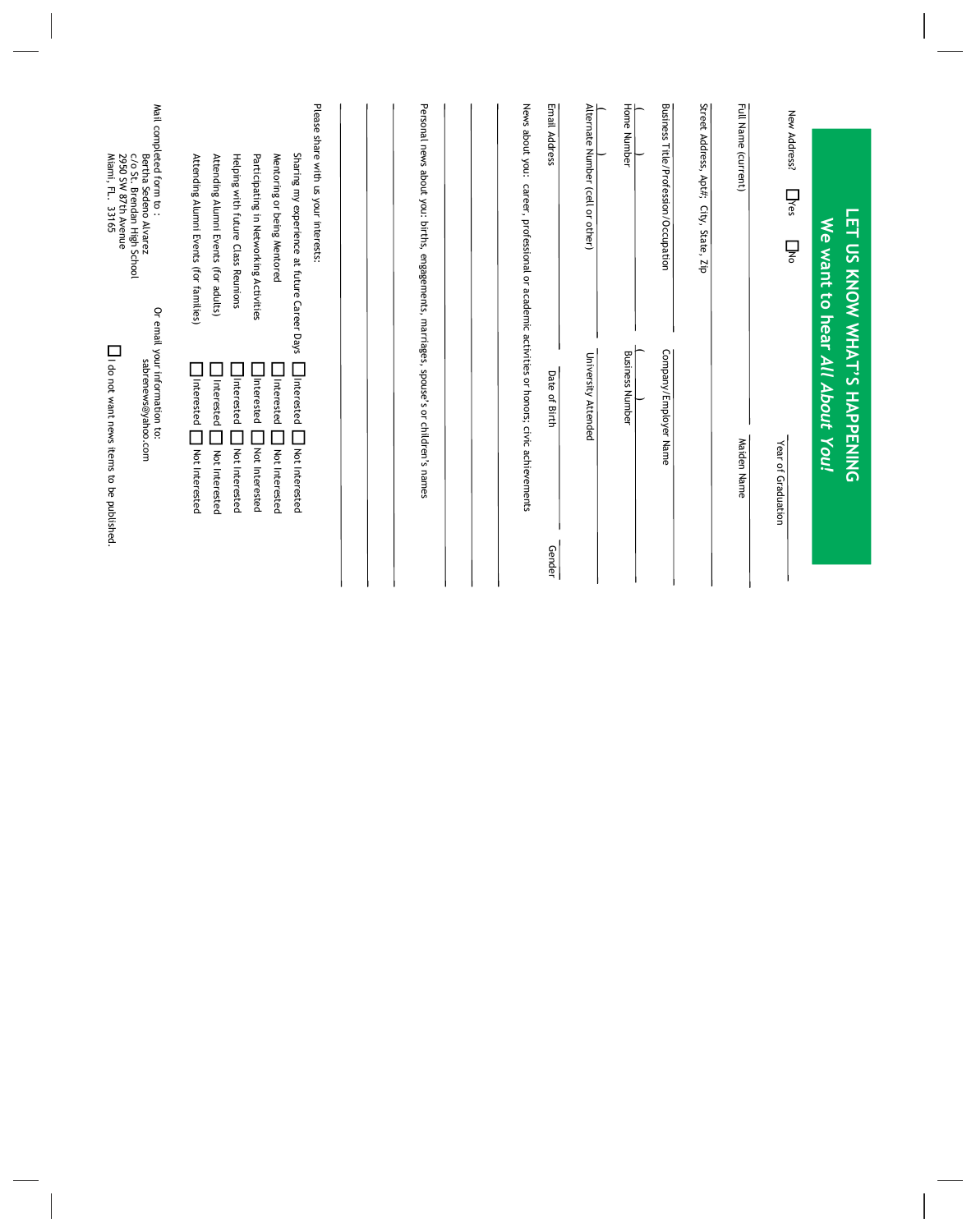# **All About You!**

### *PERSONAL ACHIEVEMENTS, AWARDS AND PROMOTIONS*

- **'82 Rosa Llaguno-Scavo,** Appointed Faculty Instructor, St. Thomas Univ, School of Law, Legal Writing Instructor; Barry University, Dept of Sociology, Instructor.
- **'88 Esteban "Steve" Aguerrebere**, Residential and Commercial Realtor for Century 21 Bona Fide Realty, Inc.
- **'90 Alejandra Castro-Nunez.**Graduated UM, Bachelors in Communications.
- **'92 Alliete Rodriguez Alfano.** Founded "The Alfano Center" a speech-language pathology clinic; received grants for Doctoral studies in Reading and Learning Disabilities at UM.
- **'92 Jorge Rodriguez.**Honorably discharged from the US Marine Corps, Dec. 2003.
- **'93 Alfred Riverol.** Certified Professional Accountant.
- **'93 Maria M. Canovaca.** Graduated, Masters in English Education.
- **'93 Andrea T. Cruz.** Graduated Harvard, Cum Laude, BS; MD at Vanderbilt.
- **'94 Cristina Diaz.**Graduated FIU, Masters in Reading Education.
- **'94 Daniel Garcia.**Graduated, BS in Mechanical Engineering.
- **'94 Terry Gonzalez.** Graduated, BS in Psychology; working on Mental Health Counseling.
- **'94 Tony Gonzalez.**Has done videos, commercials, traveled, and been published in magazines in recognition of his work as a plat form artist for John Paul Mitchell Systems.
- **'94 Susan Guasp, A**warded Miami Herald, Advertising Salesperson of 2003.
- **'95 Zinthia Banegas.**Graduated Florida Computer College, Web Design.
- **'95 Marlene Hidalgo.**Graduated NSU, Masters in Varying Exceptionalities.
- '96 Eugene Allende, President/Owner, Next Generation Mortgage Corp.
- **'96 Paola Cruzat.**Graduated, Criminal Justice with a teaching certificate.
- **'96 Lourdes Garcia.**Graduated FIU, Bachelor in Heath Science; Masters in Physical Therapy.
- **'96 Christina Rivero,**Graduated FIU in August 2003
- **'96 Suzette N. Maschi.** Graduated Cum Laude, degree in Psychology.
- **'97 Angelica Garcia,**Graduated ASU, MS in Communication Disorders; working as Speech Pathologist
- **'97 Vivian Miranda.**Working in Occupational Therapy at Mercy Hospital.
- **'97 Alina M. Perdomo.**Graduated FIU, Bachelor in Business Administration.
- **'98 Mariel Gonzalez.**Graduated FIU, MS in Physical Therapy.
- **'98 Patricia Ordiz.**Graduated FIU, Accounting Bachelor.
- **'98 Cristina Pineiro.** Graduated FIU, BS in Early Childhood Education.
- **'98 Sandra de la Pena.**Moved to Washington DC to work for the Bush administration in the State Department.
- **'98 Danielle Rosario.**Graduated UM, double major in Education and Psychology.
- **'99 Jessica Del Valle.**Graduated, BS, in Elementary Education/ESOL.
- **'99 Jennifer Marrero.**Graduated FIU, Bachelor in Mass Communication; member of the Honor College.
- **'99 Bianca M. Velez.**Graduated, BA in International Relations and Criminology.
- **'00 David M. Gonsalves.**Student Ambassador, Certified Peer Mediator, Judicial Board Member, and Deans List, all at FIU.
- **'00 Christina Wilson,**Graduated with Honors, UM, Political Science and Philosophy; scheduled to begin Baylor Univ. Law and Busi ness Schools on scholarship
- **'03 Xavier E. Martinez.** Certified 1st Dan-Shodan Black Belt in Karate by SKKA of Florida.

# *Reflection of High Schools Days*

If you've been to the alumni website (www.stbrendanalumni.org) you may have seen the Reflections Page. The page is reserved for your thoughts about your years at St. Brendan's. Please consider telling us about your memories. Think about what you've been doing since graduation. Then maybe reflect on how then and now are related. Is there a thought, a memory from SBHS that stuck with you all this time that might have influenced your life's direction? Or maybe just a funny memory of the goofy things you and your friends did. Turn off the TV, sit down at the keyboard and let the memories flow. Serious or funny, significant or trivial. Just write it up and send it to us at sabrenews@yahoo.com, then go back to the Reflections page (http:// www.stbrendanalumni.org/reflections.htm) and watch for your memory to ap pear.

BC: Caffe Vialetto

*Ernie Fernandez, '84, Proprietor*

*This newsletter was printed by: Jasma Graphics, Inc 6885 SW 40th Street (Bird Road) Alex Chica, '89 and Andy Sotolongo '89*